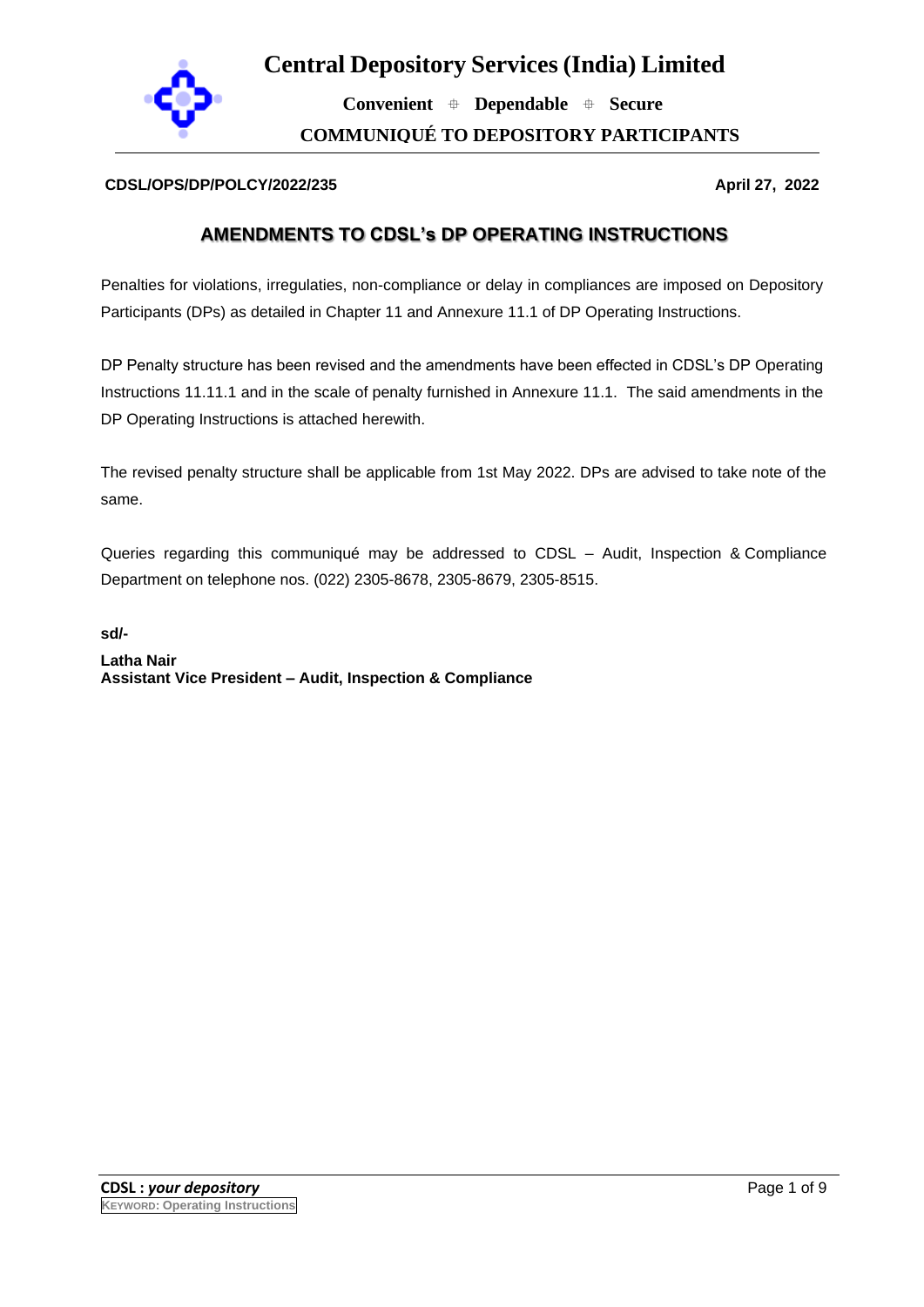

**Convenient Dependable Secure**

### **COMMUNIQUÉ TO DEPOSITORY PARTICIPANTS**

| <b>Particular</b>   | <b>Existing</b>                          | Amended                                   |
|---------------------|------------------------------------------|-------------------------------------------|
| Operating           | If the total monetary penalty levied on  | If the total monetary penalty levied on a |
| <b>Instructions</b> | a particular DP in last 3 years exceed   | particular DP in last 3 years exceed      |
| 11.11.1             | ₹1,00,000/-, the matter will be referred | ₹1,00,000/-, the matter will be referred  |
|                     | to DAC.                                  | to Member Committee.                      |
|                     |                                          |                                           |

| <b>Operating Instructions - Annexure 11.1</b> |                                                                                                                                                                                                                                                                                                                                                                                                                  |                                                                                                                                                                                       |                                                                                                                                                                            |  |
|-----------------------------------------------|------------------------------------------------------------------------------------------------------------------------------------------------------------------------------------------------------------------------------------------------------------------------------------------------------------------------------------------------------------------------------------------------------------------|---------------------------------------------------------------------------------------------------------------------------------------------------------------------------------------|----------------------------------------------------------------------------------------------------------------------------------------------------------------------------|--|
| PENALTY STRUCTURE FOR DPs                     |                                                                                                                                                                                                                                                                                                                                                                                                                  |                                                                                                                                                                                       |                                                                                                                                                                            |  |
|                                               | Sr. Nature of non-compliance                                                                                                                                                                                                                                                                                                                                                                                     | Penal Action (in ₹)                                                                                                                                                                   | Penal Action in (in ₹)                                                                                                                                                     |  |
| No.                                           |                                                                                                                                                                                                                                                                                                                                                                                                                  |                                                                                                                                                                                       |                                                                                                                                                                            |  |
| Ι.                                            | <b>Operational deviation</b>                                                                                                                                                                                                                                                                                                                                                                                     | (Existing)                                                                                                                                                                            | (Amended)                                                                                                                                                                  |  |
|                                               |                                                                                                                                                                                                                                                                                                                                                                                                                  |                                                                                                                                                                                       |                                                                                                                                                                            |  |
| $\mathbf{1}$                                  | Accounts operated with an<br>a)<br>unsigned agreement.                                                                                                                                                                                                                                                                                                                                                           | ₹2,500/- per account.                                                                                                                                                                 | ₹5,000/- per account.                                                                                                                                                      |  |
|                                               | without acknowledgement<br>of<br>Rights and Obligations document.                                                                                                                                                                                                                                                                                                                                                | deviation<br>lf<br>such<br>is<br>observed<br>in.<br>two<br>consecutive<br>inspections,<br>penalty would be ₹5,000/-                                                                   | such<br>deviation<br>lf<br>is<br>observed<br>in.<br>two<br>consecutive inspections,<br>would<br>be<br>penalty                                                              |  |
|                                               | Account<br>opened<br>without<br>b)<br>obtaining adequate proof of identity<br>or any other document prescribed<br>under guidelines of CDSL / SEBI /<br><b>PMLA</b><br>$\mathsf{C}$<br>opened<br>without<br>Account<br>adequate<br>obtaining<br>proof<br>οf<br>prescribed<br>address<br>as<br>under<br>guidelines of CDSL / SEBI / PMLA<br>Adequate proof of address<br>d)<br>not collected for change of address | per account.<br>such<br>deviation<br>lf.<br>is<br>observed<br>in<br>three<br>inspections,<br>consecutive<br>matter would be referred to<br>Disciplinary<br>Action<br>Committee (DAC). | ₹10,000/- per account.<br>deviation<br>such<br>lf.<br>is<br>observed<br>in.<br>three<br>consecutive inspections,<br>matter would be referred<br>to Member Committee.       |  |
|                                               | as prescribed under guidelines of<br>CDSL / SEBI / PMLA<br>of<br>e)<br>Record<br>in-person<br>verification not maintained<br>as<br>prescribed under guidelines<br>οf<br>CDSL / SEBI / PMLA                                                                                                                                                                                                                       | Depository to refer the<br>matter to DAC if total<br>penalty imposed in one<br>inspection under this head<br>exceeds ₹ 50,000/-                                                       | Depository to refer the<br>Member<br>matter<br>to<br>Committee if total penalty<br>imposed<br>in.<br>one<br>inspection<br>under<br>this<br>head<br>exceeds<br>₹1,00,000/-. |  |
| $\overline{2}$                                | Supplementary<br>agreement<br>undertaking/letter<br>executed<br>or<br>obtained, or any modification made<br>in any document which has clauses<br>contradictory to CDSL prescribed<br>agreement<br><b>Rights</b><br>and<br>or<br>Obligations document or Power of<br>attorney executed in favour of DP<br>in contradiction to CDSL prescribed<br>guidelines.                                                      | ₹1,000/- per occasion                                                                                                                                                                 | ₹2,000/- per occasion                                                                                                                                                      |  |

٦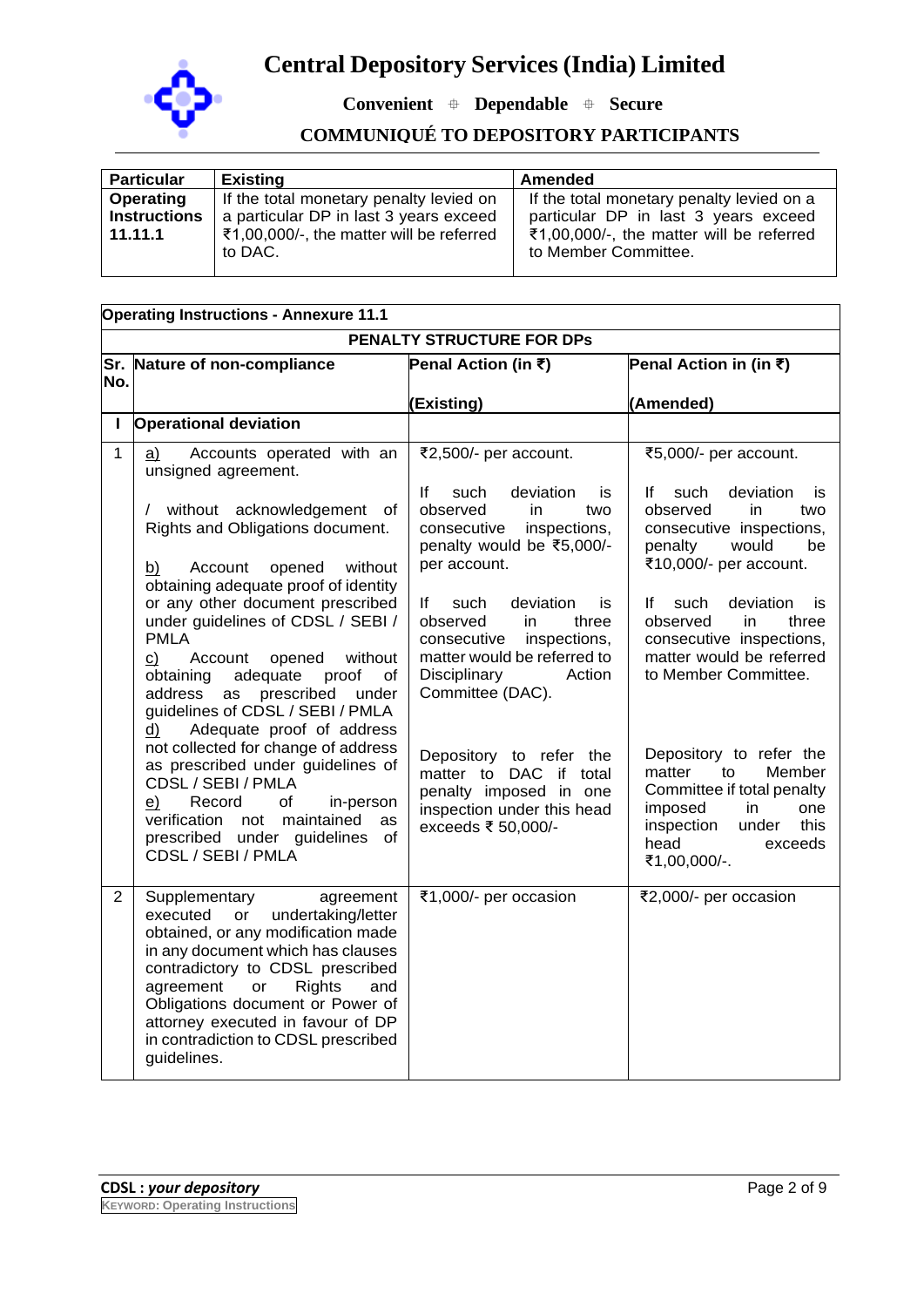

**Convenient Dependable Secure**

| 3              | Accounts opened in the name of<br>Partnership firms / proprietary<br>concern / such other entities not<br>entitled to hold securities in its<br>prescribed<br>under<br>name<br>as<br>guidelines of CDSL / SEBI / PMLA                                                                  | ₹1,000/- per account                                                                                                                                                                                                                                                              | ₹2,000/- per account                                                                                                                                                                                                                                                                                 |
|----------------|----------------------------------------------------------------------------------------------------------------------------------------------------------------------------------------------------------------------------------------------------------------------------------------|-----------------------------------------------------------------------------------------------------------------------------------------------------------------------------------------------------------------------------------------------------------------------------------|------------------------------------------------------------------------------------------------------------------------------------------------------------------------------------------------------------------------------------------------------------------------------------------------------|
| 4              | Nomination not done as per<br>prescribed procedure                                                                                                                                                                                                                                     | ₹250/- per account                                                                                                                                                                                                                                                                | ₹500/- per account                                                                                                                                                                                                                                                                                   |
| 5              | Any type of transaction<br>not<br>executed as per the procedure<br>prescribed by Depository such as<br>change in bank details, change in<br>signature, transmission, account<br>closure, freeze/unfreeze, pledge,<br>remat etc. as prescribed under<br>guidelines of CDSL / SEBI /PMLA | ₹500/- per account                                                                                                                                                                                                                                                                | ₹1,000/- per account                                                                                                                                                                                                                                                                                 |
| 6              | Data entry errors / omission which<br>may cause inconvenience and/or<br>loss to the BO/ system /Depository                                                                                                                                                                             | ₹50/- per account                                                                                                                                                                                                                                                                 | ₹100/- per account                                                                                                                                                                                                                                                                                   |
| $\overline{7}$ | Correct PAN<br>details<br>are<br>not<br>obtained from the BOs and the<br>account is not frozen for debit as<br>prescribed under guidelines<br>of<br>CDSL / SEBI /PMLA                                                                                                                  | ₹500/- per account                                                                                                                                                                                                                                                                | ₹1,000/- per account                                                                                                                                                                                                                                                                                 |
| 8              | Incorrect entry of PAN details in<br>CDAS as prescribed under<br>guidelines of CDSL / SEBI /PMLA                                                                                                                                                                                       | ₹50/- per account                                                                                                                                                                                                                                                                 | ₹100/- per account                                                                                                                                                                                                                                                                                   |
| 9              | Invalid/<br>factually<br>incorrect/<br>data<br>meaningless<br>entered<br>in.<br>demographic details.                                                                                                                                                                                   | ₹500/- per account                                                                                                                                                                                                                                                                | ₹1,000/- per account                                                                                                                                                                                                                                                                                 |
| 10             | Delay in dispatch of demat<br>requests beyond 7 working day<br>after receipt of Demat Request<br>Form and certificates from the BO.                                                                                                                                                    | ₹250/- per occasion                                                                                                                                                                                                                                                               | ₹500/- per occasion                                                                                                                                                                                                                                                                                  |
| 11             | Sending<br>securities<br>for<br>dematerialization to Registrar &<br>Transfer Agents / Issuers without<br>defacing and mutilating certificates                                                                                                                                          | ₹100/- per occasion                                                                                                                                                                                                                                                               | ₹200/- per occasion                                                                                                                                                                                                                                                                                  |
| 12             | No/inadequate control over<br>issuance and/or acceptance of<br>instruction slips.                                                                                                                                                                                                      | ₹2,500/- per occasion.<br>deviation<br>such<br>lf<br>is<br>observed<br>in.<br>two<br>consecutive<br>inspections,<br>penalty would be ₹5,000/-.<br>lf<br>such<br>deviation<br>is<br>observed<br>in.<br>three<br>inspections,<br>consecutive<br>matter would be referred to<br>DAC. | ₹5,000/- per occasion.<br>such<br>deviation<br>lf<br>is<br>observed<br>in<br>two<br>consecutive<br>inspections,<br>penalty<br>would<br>be<br>₹10,000/-.<br>such<br>deviation<br>lf<br>is<br>three<br>observed<br>in.<br>consecutive inspections,<br>matter would be referred<br>to Member Committee. |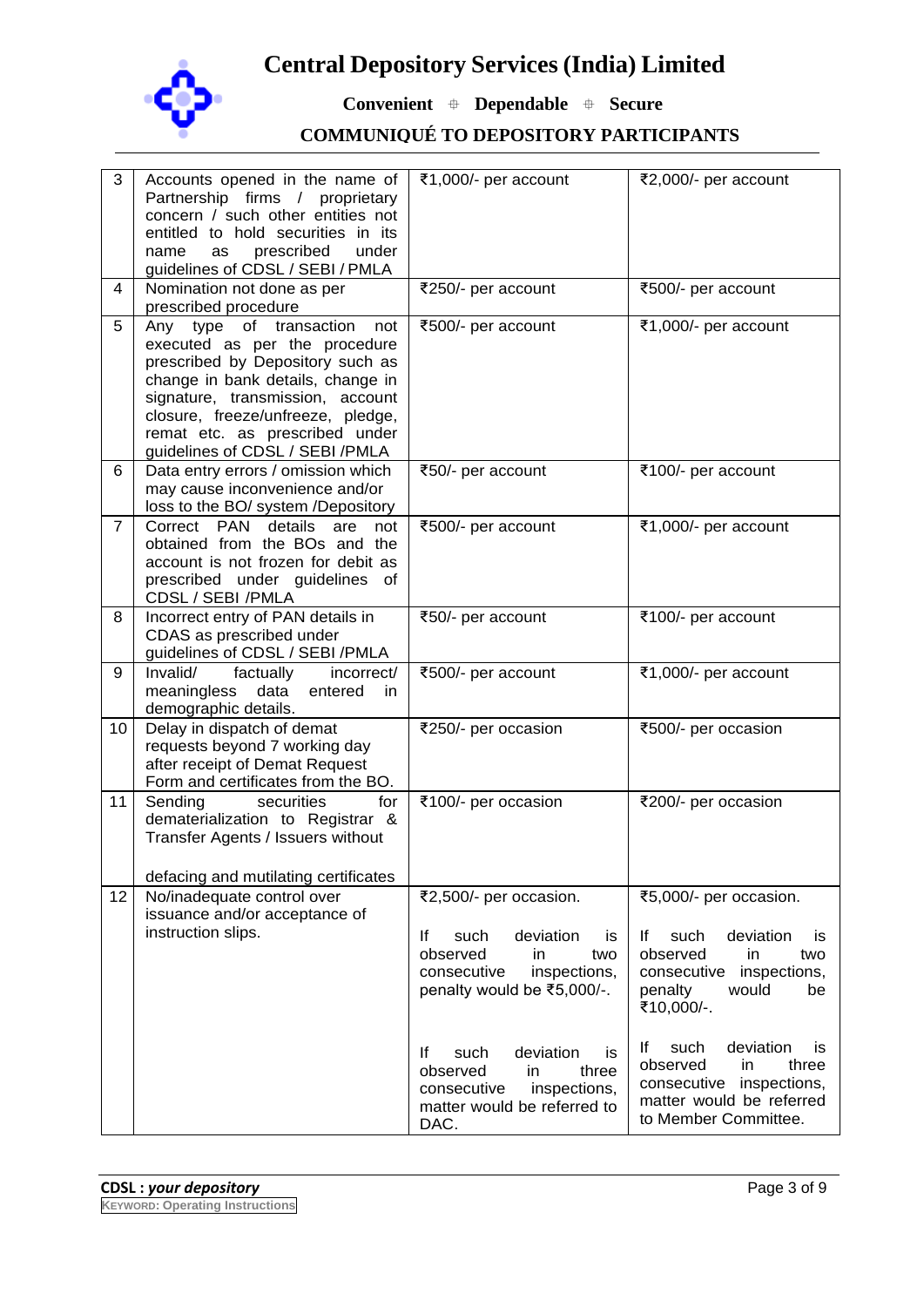

**Convenient Dependable Secure**

| 13 | BO<br>debited<br>without<br>account<br>receiving proper authorization as<br>prescribed under guidelines of<br>CDSL / SEBI.                                                                                                                 | ₹2,500/- per account.<br>lf<br>such<br>deviation<br>is<br>observed<br>in.<br>two<br>consecutive<br>inspections,<br>penalty would be ₹5,000/-<br>per account.<br>lf<br>deviation<br>such<br>is<br>observed<br>in<br>three<br>consecutive<br>inspections,<br>matter would be referred to<br>DAC. | 10% of value of the debit<br>transaction executed with<br>a maximum cap ₹10,000/-<br>per account. Depository<br>to refer the matter to<br>Member Committee.<br>The penalty levied above<br>will be in addition to<br>restoration of securities in<br>case of BOs' dispute |
|----|--------------------------------------------------------------------------------------------------------------------------------------------------------------------------------------------------------------------------------------------|------------------------------------------------------------------------------------------------------------------------------------------------------------------------------------------------------------------------------------------------------------------------------------------------|---------------------------------------------------------------------------------------------------------------------------------------------------------------------------------------------------------------------------------------------------------------------------|
|    |                                                                                                                                                                                                                                            | Depository to refer the<br>matter to<br>DAC<br>if total<br>penalty imposed in one<br>inspection under this head<br>exceeds<br>₹50,000/-                                                                                                                                                        |                                                                                                                                                                                                                                                                           |
|    |                                                                                                                                                                                                                                            | The penalty levied above<br>will<br>be<br>addition<br>in.<br>to<br>restoration of securities in<br>case of BOs' dispute.                                                                                                                                                                       |                                                                                                                                                                                                                                                                           |
| 14 | Instruction of the BO not executed<br>or erroneously entered by DP.                                                                                                                                                                        | ₹250/- per account                                                                                                                                                                                                                                                                             | ₹500/- per account                                                                                                                                                                                                                                                        |
| 15 | Fax indemnity not executed with<br>BOs for the<br>instructions<br>the<br>accepted on fax and/or original<br>instruction not collected within<br>three working days from the date of<br>receipt of the fax.                                 | ₹500/- per account                                                                                                                                                                                                                                                                             | ₹1,000/- per account                                                                                                                                                                                                                                                      |
| 16 | Transaction statement not being<br>sent to BOs as per requirements or<br>discrepancy observed<br>the<br>in.<br>transaction statement sent to BOs.                                                                                          | ₹2,000/- per occasion                                                                                                                                                                                                                                                                          | ₹4,000/- per occasion                                                                                                                                                                                                                                                     |
| 17 | Change in office address and / or<br>relations<br>investor<br>officers/compliance<br>officers<br>not<br>intimated to Depository.                                                                                                           | ₹250/- per occasion                                                                                                                                                                                                                                                                            | ₹500/- per occasion                                                                                                                                                                                                                                                       |
| 18 | Forms used are not in conformity<br>with the prescribed format.                                                                                                                                                                            | ₹100/- per occasion                                                                                                                                                                                                                                                                            | ₹200/- per occasion                                                                                                                                                                                                                                                       |
| 19 | Termination / closing of franchisee<br>/ branch services contrary to CDSL<br>instructions.                                                                                                                                                 | ₹500/- per occasion                                                                                                                                                                                                                                                                            | ₹1,000/- per occasion                                                                                                                                                                                                                                                     |
| 20 | Registration of BOs to easi/ easiest<br>without<br>obtaining<br>registration<br>forms/Registration<br><b>Trusted</b><br>Οf<br>without<br>accounts<br>easiest<br>at<br>obtaining letter in the given format<br>from trusted account holders | ₹500/- per account                                                                                                                                                                                                                                                                             | ₹1,000/- per account                                                                                                                                                                                                                                                      |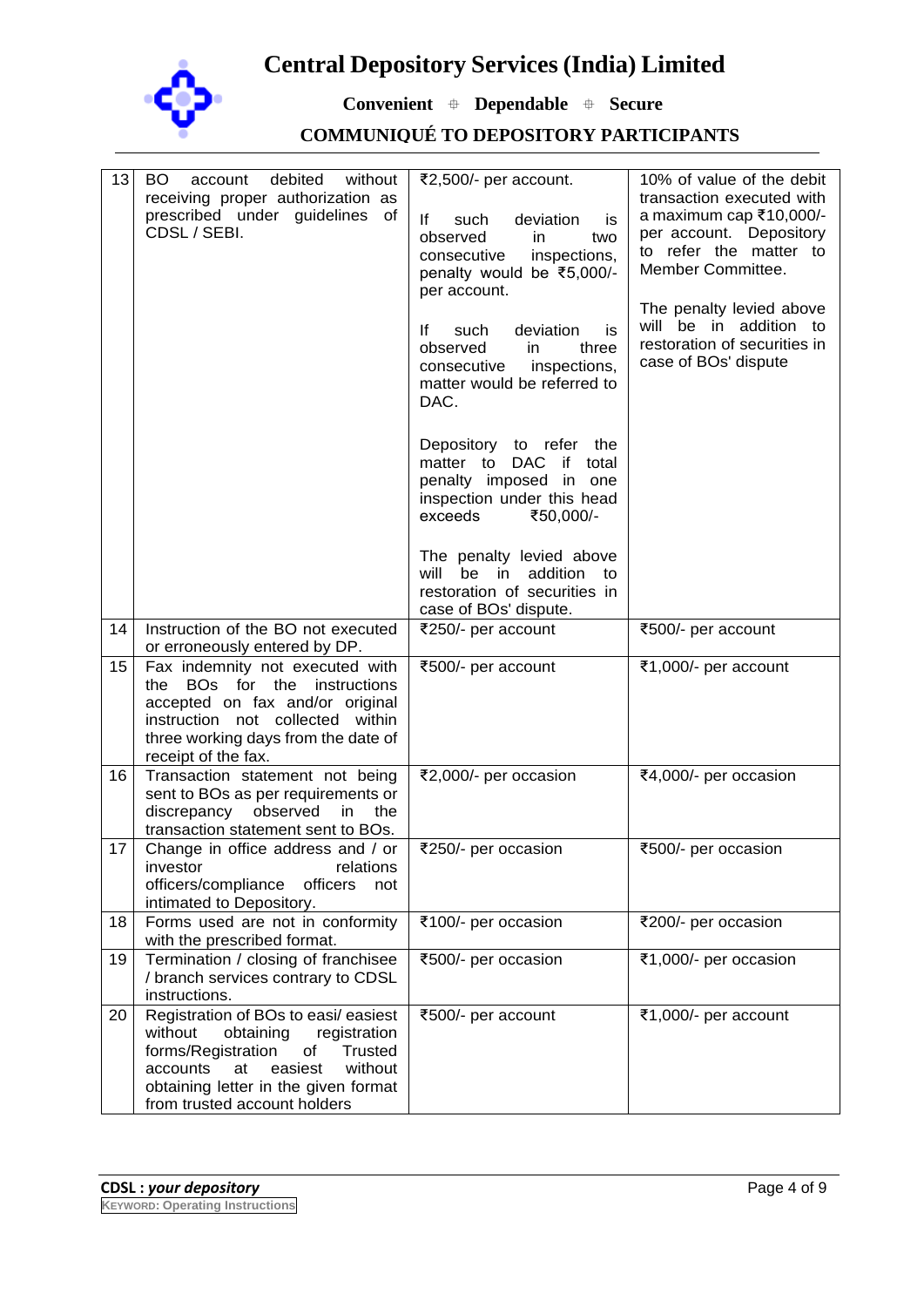

**Convenient Dependable Secure**

| 21 | Internal Audit Report &/ Concurrent<br>Audit Report not submitted in the<br>prescribed format within stipulated<br>time period.                                                                                                                                                   | ₹1,000/- per occasion plus<br>additional ₹500/- for any<br>delay per fortnight.                                                                                    | ₹2,000/- per<br>occasion<br>plus additional ₹ 1000/-<br>for any delay per fortnight.                                                             |
|----|-----------------------------------------------------------------------------------------------------------------------------------------------------------------------------------------------------------------------------------------------------------------------------------|--------------------------------------------------------------------------------------------------------------------------------------------------------------------|--------------------------------------------------------------------------------------------------------------------------------------------------|
|    |                                                                                                                                                                                                                                                                                   | ₹2,000/- per occasion plus<br>additional ₹1000/- for any<br>fortnight<br>delay per<br>if.<br>repeated delay found in<br>consecutive period.                        | ₹4,000/- per<br>occasion<br>plus additional ₹2,000/-<br>for any delay per fortnight<br>if repeated delay found in<br>consecutive period.         |
|    |                                                                                                                                                                                                                                                                                   | deviation<br>lf.<br>same<br>is<br>observed<br>for<br>three<br>consecutive periods, matter<br>would<br>be<br>referred<br>to<br>Disciplinary<br>Action<br>Committee. | deviation<br>lf.<br>same<br><b>is</b><br>observed<br>for<br>three<br>consecutive<br>periods,<br>matter would be referred<br>to Member Committee. |
| 22 | Internal audit report/ concurrent<br>report submitted without<br>audit<br>inclusion<br>of<br>management<br>comments for deviations noted by<br>auditors<br>not<br>providing<br>or<br>duly certified<br>compliance<br>by<br>auditors on the observations made<br>by the Depository | ₹1,000/- per occasion plus<br>additional ₹500/- for any<br>delay per fortnight till the<br>submission<br>revised<br>of<br>report                                   | ₹2,000/- per occasion plus<br>additional ₹1,000/- for any<br>delay per fortnight till the<br>submission<br>of __<br>revised<br>report            |
| 23 | Non-submission<br>0f<br>net<br>worth<br>certificate based on the audited<br>annual accounts by the DPs (as<br>specified in the Bye-Laws) in the                                                                                                                                   | ₹2,500/- per occasion plus<br>additional ₹1,000/- for any<br>delay per fortnight.                                                                                  | ₹5,000/- per occasion plus<br>additional ₹2,000/- for any<br>delay per fortnight.                                                                |
|    | prescribed format for 31st March<br>within prescribed time limit                                                                                                                                                                                                                  | ₹5000/- per<br>occasion<br>plus additional ₹2000/- for<br>any delay per fortnight if<br>repeated delay found in<br>consecutive period.                             | ₹10,000/-per<br>occasion<br>plus additional ₹4,000/- for<br>any delay per fortnight if<br>repeated delay found in<br>consecutive period.         |
|    |                                                                                                                                                                                                                                                                                   | lf<br>deviation<br>same<br>is<br>observed<br>for<br>three<br>consecutive periods, matter<br>would be referred to<br>Disciplinary<br>Action<br>Committee.           | deviation<br>lf.<br>same<br>İS<br>observed<br>for<br>three<br>consecutive<br>periods,<br>matter would be referred<br>to Member Committee.        |
| 24 | Non-submission of annual financial<br>statement within the prescribed<br>time limit.                                                                                                                                                                                              | ₹1,000/- per occasion plus<br>additional ₹500/- for any<br>delay per fortnight                                                                                     | ₹2,000/- per occasion plus<br>additional ₹1,000/- for any<br>delay per fortnight                                                                 |
|    |                                                                                                                                                                                                                                                                                   | ₹2000/- per occasion plus<br>additional ₹1000/- for any<br>fortnight<br>delay<br>per<br>if.<br>repeated delay found in<br>consecutive period.                      | ₹4,000/- per occasion plus<br>additional ₹2,000/- for any<br>delay per fortnight<br>-it<br>repeated delay found in<br>consecutive period.        |
|    |                                                                                                                                                                                                                                                                                   | deviation<br>Ιf<br>same<br>is<br>for<br>observed<br>three<br>consecutive periods, matter                                                                           | deviation<br>lf.<br>same<br>is<br>observed<br>for<br>three<br>consecutive<br>periods,                                                            |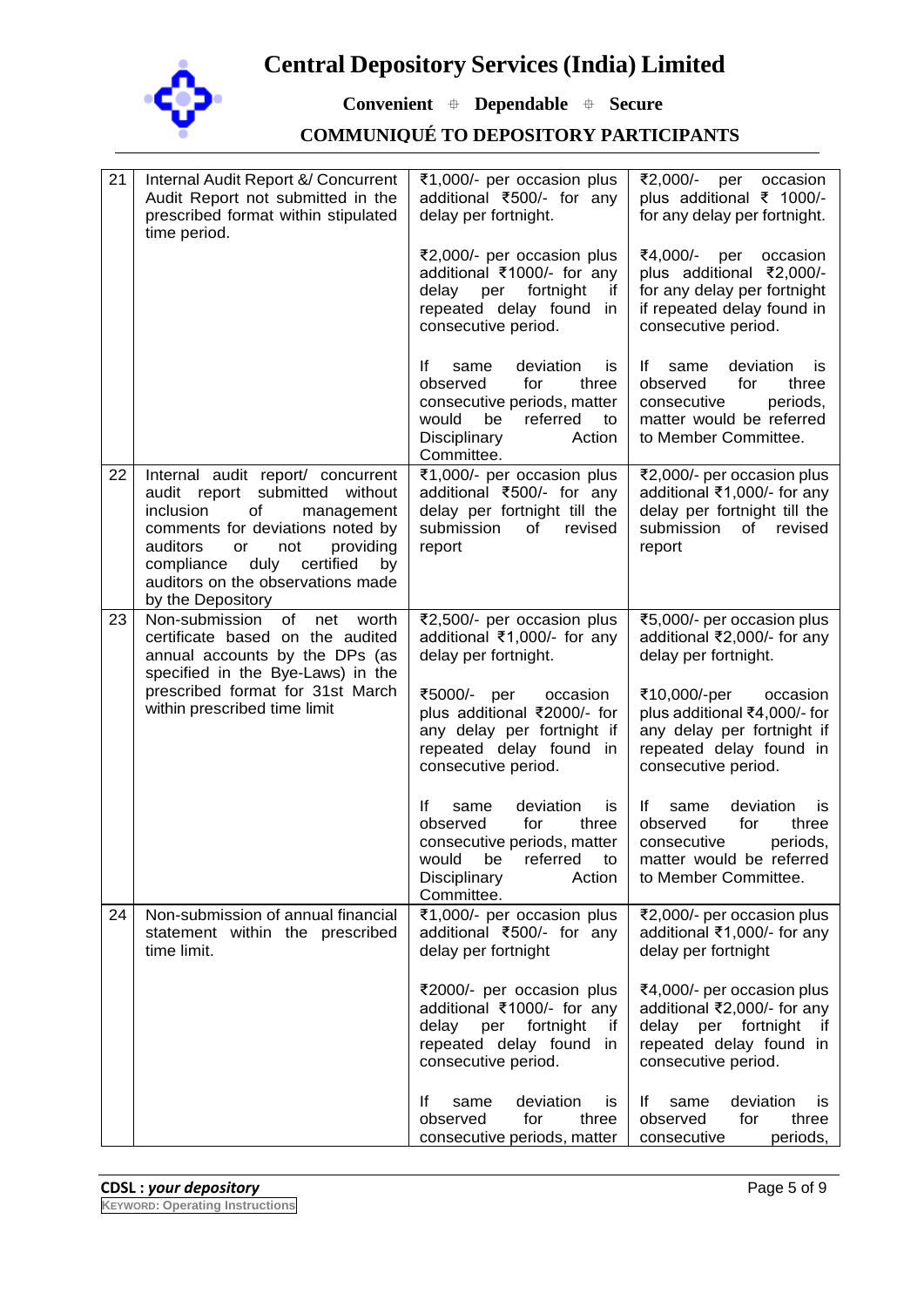

**Convenient Dependable Secure**

|    |                                                                                                                                                                                                                                                                                                                                                                                                                                                                                                                                                                                   | would<br>referred<br>be<br>to<br>Disciplinary<br>Action<br>Committee.                                                                                              | matter would be referred<br>to Member Committee.                                                                                           |
|----|-----------------------------------------------------------------------------------------------------------------------------------------------------------------------------------------------------------------------------------------------------------------------------------------------------------------------------------------------------------------------------------------------------------------------------------------------------------------------------------------------------------------------------------------------------------------------------------|--------------------------------------------------------------------------------------------------------------------------------------------------------------------|--------------------------------------------------------------------------------------------------------------------------------------------|
| 25 | Non filing of information sought by<br>depository either periodically or<br>specifically through communiqués /<br>letters etc.                                                                                                                                                                                                                                                                                                                                                                                                                                                    | ₹250/- per occasion                                                                                                                                                | ₹500/- per occasion                                                                                                                        |
| 26 | BO Grievances (except disputes<br>/court cases) not redressed within<br>30 days                                                                                                                                                                                                                                                                                                                                                                                                                                                                                                   | ₹250/- per grievance plus<br>additional                                                                                                                            | ₹500/- per grievance plus<br>additional                                                                                                    |
|    |                                                                                                                                                                                                                                                                                                                                                                                                                                                                                                                                                                                   | ₹100/- for any further delay<br>per month.                                                                                                                         | ₹200/- for any further<br>delay per month.                                                                                                 |
|    |                                                                                                                                                                                                                                                                                                                                                                                                                                                                                                                                                                                   | Delay beyond six months<br>will be reported to the DAC                                                                                                             | Delay beyond six months<br>will be reported to the<br>Member Committee.                                                                    |
| 27 | Non-submission of monthly report<br>of BOs' Complaints (BOG report)                                                                                                                                                                                                                                                                                                                                                                                                                                                                                                               | ₹500/- per month                                                                                                                                                   | ₹ 1,000/- per month                                                                                                                        |
|    | as required under Bye Law 5.3.5.4<br>(latest by 10th of the following<br>month).                                                                                                                                                                                                                                                                                                                                                                                                                                                                                                  | ₹1000/-<br>month<br>if<br>per<br>repeated delay found<br>in<br>consecutive month.                                                                                  | ₹2,000/- per month<br>∴if<br>repeated delay found in<br>consecutive month.                                                                 |
|    |                                                                                                                                                                                                                                                                                                                                                                                                                                                                                                                                                                                   | lf<br>deviation<br>same<br>is.<br>observed<br>for<br>three<br>consecutive periods, matter<br>would<br>be<br>referred<br>to<br>Disciplinary<br>Action<br>Committee. | deviation<br>lf –<br>same<br>is<br>observed<br>for<br>three<br>periods,<br>consecutive<br>matter would be referred<br>to Member Committee. |
| 28 | Compliance not reported by DP<br>within 60 days from the date of<br>communication by depository with<br>respect to deviations observed<br>during the inspections.                                                                                                                                                                                                                                                                                                                                                                                                                 | Matter to be referred to<br><b>DAC</b>                                                                                                                             | Matter to be referred to<br>Member Committee.                                                                                              |
| 29 | a)<br>In - person verification<br>carried out by any person other<br>than as permitted by SEBI /<br>Depositories.<br>b)<br>Carrying out function of<br>verification of delivery instruction<br>slips through franchisees.<br>$\mathbf{c})$<br>Dispatch<br>of<br>periodic<br>transaction<br>statements<br>by<br>Participants through its service<br>centre<br>(branch<br>as well<br>as<br>franchisees) other than one which<br>directly connected to<br>is<br>the<br>Depository<br>or<br>through<br>its<br>centralised processing unit under<br>the supervision of its head office | Matter to be referred to<br>Disciplinary<br>Action<br>Committee.                                                                                                   | Matter to be referred to<br>Member Committee.                                                                                              |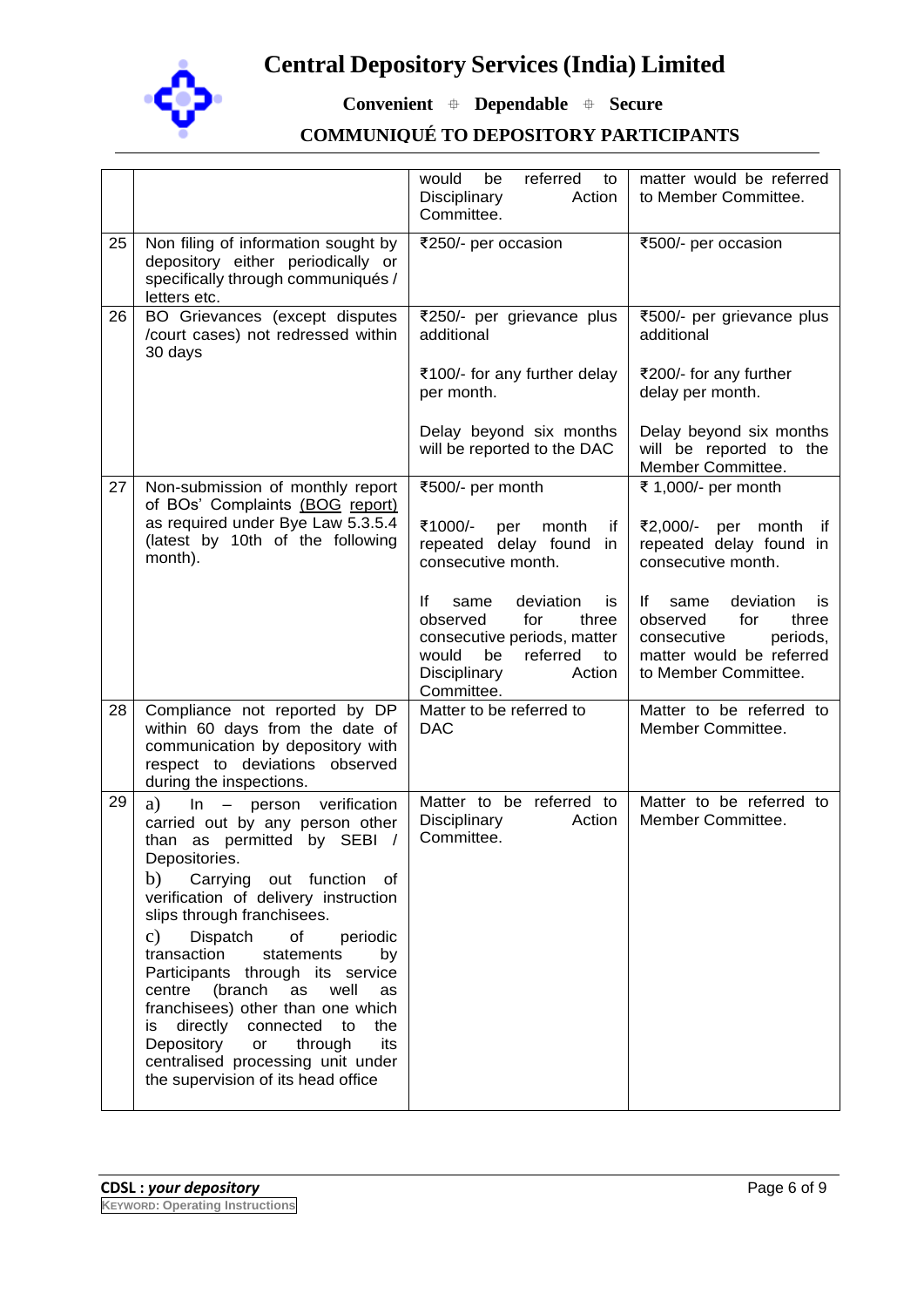

**Convenient Dependable Secure**

| 30 | Depository services are offered<br>through service centres without the<br>approval of the Depository.                                                                                                                                                                                                                        | ₹2,500/- per occasion                                                                                                                                                                                         | ₹5,000/- per occasion                                                                                                                                                                                           |
|----|------------------------------------------------------------------------------------------------------------------------------------------------------------------------------------------------------------------------------------------------------------------------------------------------------------------------------|---------------------------------------------------------------------------------------------------------------------------------------------------------------------------------------------------------------|-----------------------------------------------------------------------------------------------------------------------------------------------------------------------------------------------------------------|
| 31 | Anti-Money Laundering<br>(AML)<br>policy not framed as required under<br>PMLA and not intimated to FIU-<br><b>IND</b>                                                                                                                                                                                                        | ₹2,500/- per occasion                                                                                                                                                                                         | ₹5,000/- per occasion                                                                                                                                                                                           |
| 32 | appointment of Principal<br>Non<br>officer/Non intimation of change of<br>Principal Officer details to FIU -<br><b>IND</b>                                                                                                                                                                                                   | ₹2,500/- per occasion                                                                                                                                                                                         | ₹5,000/- per occasion                                                                                                                                                                                           |
| 33 | Suspicious Transaction Register<br>not being maintained as prescribed<br>by CDSL.                                                                                                                                                                                                                                            | ₹2,500/- per occasion                                                                                                                                                                                         | ₹5,000/- per occasion                                                                                                                                                                                           |
| 34 | System of maintaining documents<br>pertaining to depository operations<br>not satisfactory.                                                                                                                                                                                                                                  | ₹1,000/- per occasion                                                                                                                                                                                         | ₹2,000/- per occasion                                                                                                                                                                                           |
| 35 | Non- Submission of data for risk-<br><b>Risk</b><br>based<br>supervision<br>in.                                                                                                                                                                                                                                              | ₹1,000/- per occasion                                                                                                                                                                                         | ₹2,000/- per occasion                                                                                                                                                                                           |
|    | Assessment Template (RAT) for<br>half year ending March31st by April                                                                                                                                                                                                                                                         | Repeated delay:                                                                                                                                                                                               | Repeated delay:                                                                                                                                                                                                 |
|    | half<br>30th<br>and<br>year<br>ending<br>September 30th by October 31st                                                                                                                                                                                                                                                      | ₹2,000/- per occasion if<br>repeated delay found in<br>consecutive period.                                                                                                                                    | ₹4,000/- per occasion if<br>repeated delay found in<br>consecutive period.                                                                                                                                      |
|    |                                                                                                                                                                                                                                                                                                                              | lf<br>deviation<br>same<br>is.<br>observed<br>for<br>three<br>consecutive periods, matter<br>would<br>be<br>referred<br>to<br>Disciplinary<br>Action<br>Committee.                                            | deviation<br>lf.<br>same<br>İS<br>observed<br>for<br>three<br>periods,<br>consecutive<br>matter would be referred<br>to Member Committee.                                                                       |
| 36 | Failure to co-operate with the<br>Depository<br>for<br>conducting<br>inspection by not submitting all the<br>information/records sought within<br>45 days from the due date specified<br>in the letter of intimation.                                                                                                        | Would be referred to DAC                                                                                                                                                                                      | Would be referred to<br><b>Member Committee</b>                                                                                                                                                                 |
| 37 | Data submitted in Internal Audit<br>Report, Concurrent Audit report,<br>Risk Assessment Template (RAT)<br><b>Risk</b><br>based<br>supervision,<br>for<br>Networth<br>certificate,<br>Annual<br>Financial Statements, Half year<br>Compliance Certificate of Investor<br>Grievance Report is found to be<br>false/ incorrect. | ₹500/- per occasion.<br>₹1,000/- per occasion, if<br>same deviation is observed<br>for consecutive period.<br>deviation<br><u>lf</u><br>same<br>is<br>observed<br>for<br>three<br>consecutive periods, matter | ₹1,000/- per occasion.<br>₹2,000/- per occasion, if<br>deviation<br>same<br>İS.<br>observed for consecutive<br>period.<br>deviation<br>lf.<br>same<br>is<br>observed<br>for<br>three<br>periods,<br>consecutive |
|    |                                                                                                                                                                                                                                                                                                                              | would<br>be<br>referred<br>to<br>Disciplinary<br>Action<br>Committee.                                                                                                                                         | matter would be referred<br>to Member Committee.                                                                                                                                                                |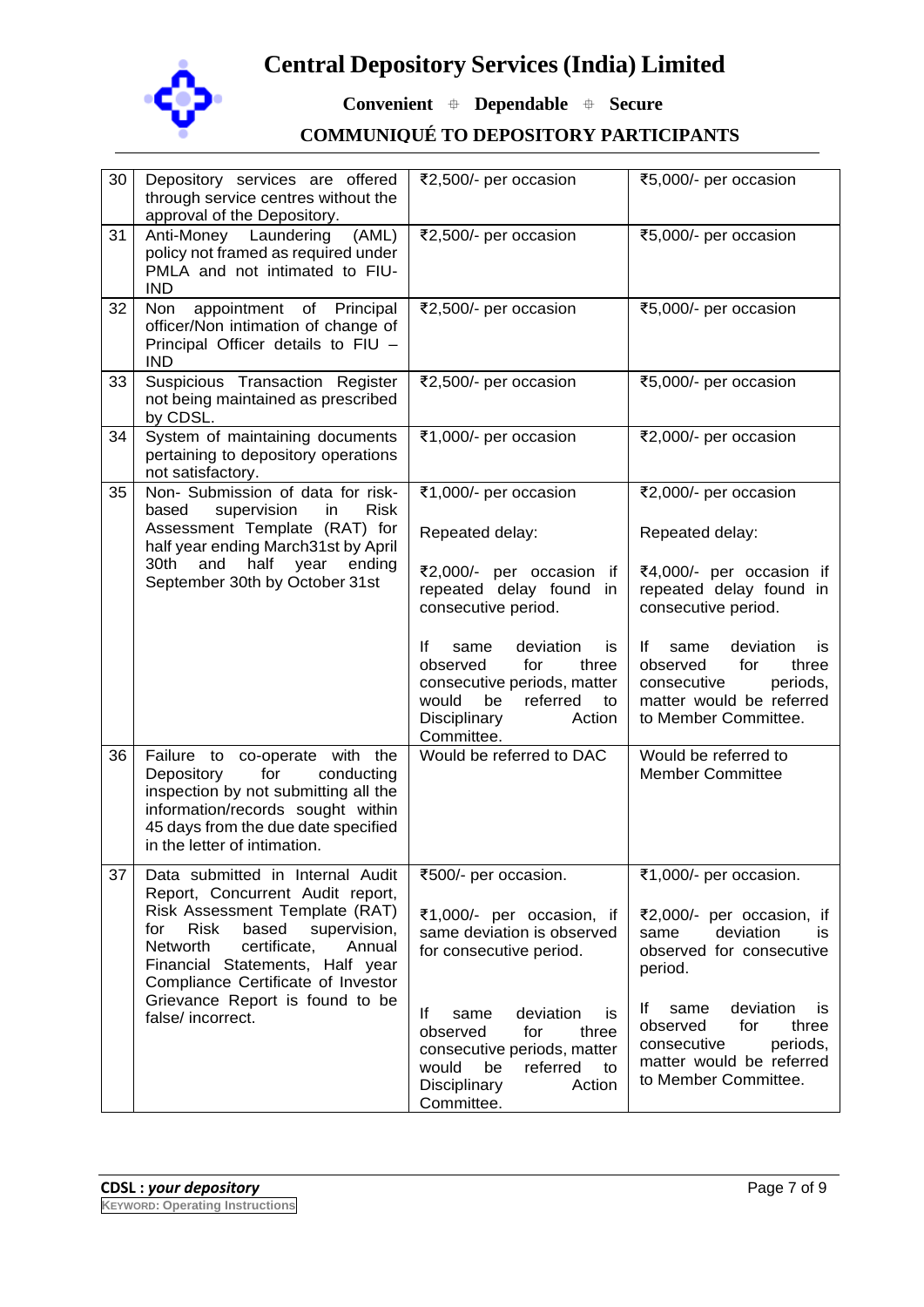

**Convenient Dependable Secure**

| 38 | Failure to furnish half yearly<br>certificate/report to<br>compliance<br>Depository for half year ending<br>June 30th by July 30th and half<br>year ending December 31st by<br>January 31st.                                            | Restraint on new account<br>opening if 30 days have<br>elapsed<br>after<br>stipulated<br>time period for submission<br>the<br>compliance<br>0f<br>certificate. | Restraint on new account<br>opening if 30 days have<br>elapsed after stipulated<br>time period for submission<br>the<br>compliance<br>of<br>certificate. |
|----|-----------------------------------------------------------------------------------------------------------------------------------------------------------------------------------------------------------------------------------------|----------------------------------------------------------------------------------------------------------------------------------------------------------------|----------------------------------------------------------------------------------------------------------------------------------------------------------|
|    |                                                                                                                                                                                                                                         | Matter to be referred to<br><b>Disciplinary Action</b><br>Committee if the delay is<br>beyond 60 days from<br>stipulated time period.                          | Matter to be referred to<br>Member Committee if the<br>delay is beyond 60 days<br>from<br>stipulated<br>time<br>period.                                  |
| Ш  | <b>System related deviations</b>                                                                                                                                                                                                        |                                                                                                                                                                |                                                                                                                                                          |
| 39 | Using the CDAS for any other<br>purpose or loading any<br>other<br>alteration<br>software<br>or<br>of<br>$\sqrt{ }$<br>configuration/<br>parameters<br>software other than prescribed<br>system software found loaded in<br>the system. | ₹5,000/- per occasion                                                                                                                                          | ₹10,000/- per occasion                                                                                                                                   |
| 40 | Not upgrading the software and/or<br>hardware within the prescribed time<br>limit / not complying with pre-<br>requisite<br>post-requisite<br>or<br>of<br>upgradation.                                                                  | ₹5,000/- per occasion plus<br>actual cost of travel of<br>CDSL official/s and/or other<br>person/s<br>on<br>behalf<br>of<br>CDSL, if any, for this<br>purpose. | ₹10,000/- per occasion<br>plus actual cost of travel<br>of CDSL official/s and/or<br>other person/s on behalf<br>of CDSL, if any, for this<br>purpose.   |
| 41 | Configuration of CDAS not as per<br>CDSL requirements.                                                                                                                                                                                  | ₹5,000/- per occasion                                                                                                                                          | ₹10,000/- per occasion                                                                                                                                   |
| 42 | CDAS is connected to WAN<br>without permission of relevant<br>authorities.                                                                                                                                                              | ₹5,000/- per occasion                                                                                                                                          | ₹10,000/- per occasion                                                                                                                                   |
| 43 | Anti-Virus<br>Software<br>not<br>loaded/enabled/upgraded<br>on<br>server and/or client machine(s).                                                                                                                                      | ₹500/- per occasion                                                                                                                                            | ₹1,000/- per occasion                                                                                                                                    |
| 44 | Not taking back up daily and / or<br>deviation in procedure of taking<br>back up                                                                                                                                                        | ₹100/- per occasion                                                                                                                                            | ₹200/- per occasion                                                                                                                                      |
| 45 | 'Variable access rights' scheme<br>Depository<br>suggested<br>by<br>not<br>implemented / not implemented<br>properly.                                                                                                                   | ₹250/- per occasion                                                                                                                                            | ₹500/- per occasion                                                                                                                                      |
| 46 | Erroneously uploading data files<br>into CDSL system for processing of<br>any type of transaction.                                                                                                                                      | ₹500/- per account                                                                                                                                             | ₹1,000/- per account                                                                                                                                     |
| 47 | Erroneous declaration of EOD by<br><b>DP</b>                                                                                                                                                                                            | ₹500/- per occasion                                                                                                                                            | ₹1,000/- per account                                                                                                                                     |